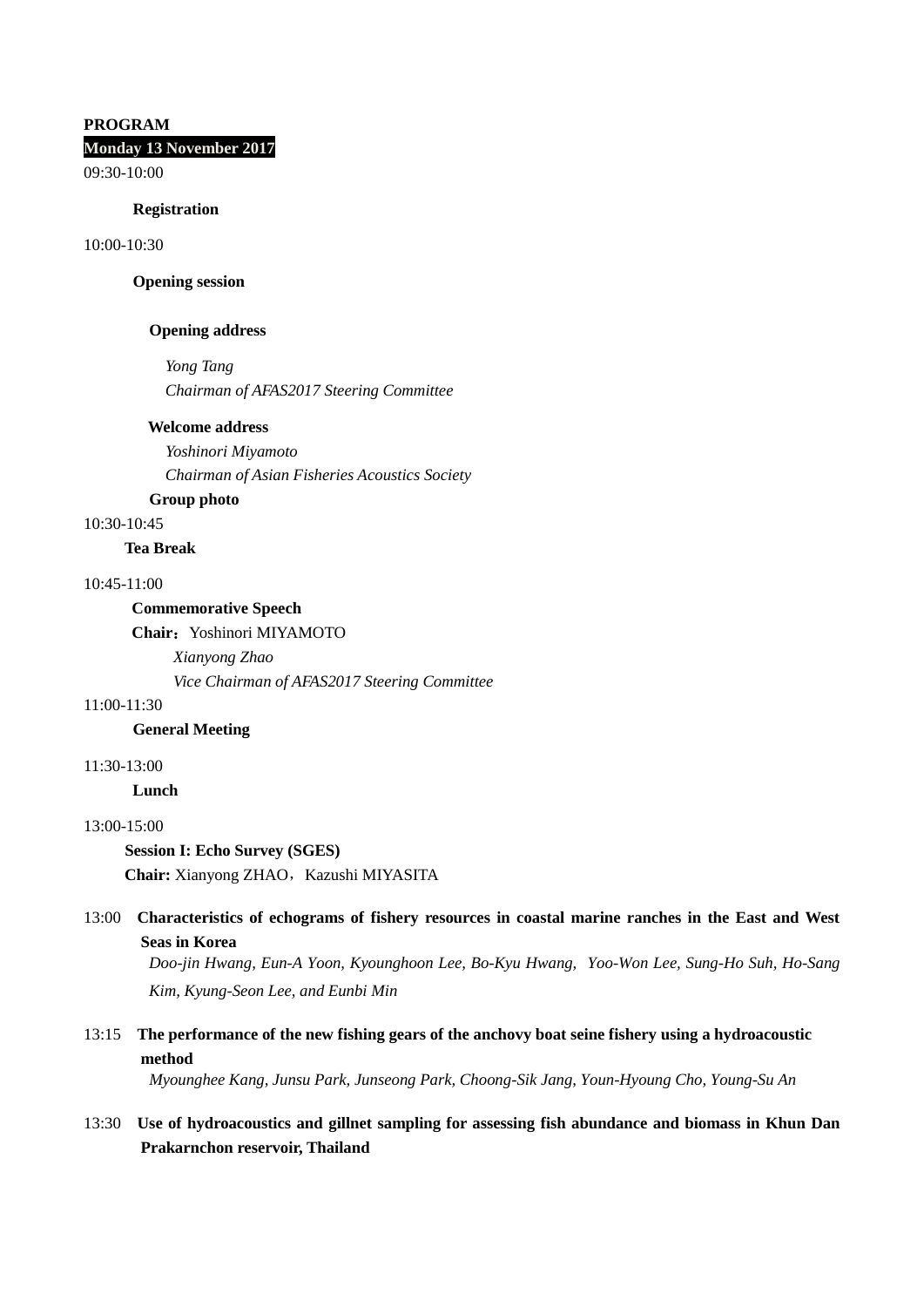*Deeka Ratanachamnong*

13:45 **Vertical distribution and diel migration of mesopelagic fishes on the northern slope of the South China Sea**

*Xinliang Wang, Jun Zhang, Xiaotao Yu, Jichang Zhang, Xiansen Li, Xianyong Zhao*

**Chair:** Doo-jin HWANG, Xinliang Wang

14:00 **Acoustics Survey and Research on the Biological Resources of the Northern Waters of Antarctic Peninsula in January 2016**

*Chen Shuai, Huang Hongliang, Li Lingzhi, Qu Taichun* 

14:15 **Vertical and horizontal distribution of copepods abundance in the western Arctic Ocean during summer 2016**

*Eunho KIM, Hyoung Sul La, Wuju Son, Kyoung-Ho Cho, Jinyoung Jung, Eun Jin Yang, Sung-Ho Kang and Doojin Hwang*

- 14:30 **Estimating the catch efficiency of a framed midwater trawl for Juvenile Walleye Pollock (Gadus chalcogrammus) using an acoustic method - High accuracy estimation with a black net at night –** *Zhen LU1S\*, Tohru MUKAI2 , Yasuzumi FUJIMORI2 and Kohji IIDA<sup>2</sup>*
- 14:45 **Acoustic distinction between pointhead flounder and juvenile walleye pollock using a quantitative echo-sounder in and near Funka Bay, Hokkaido, northern Japan** *Naizheng YAN1S, Tohru MUKAI2 , Jun YAMAMOTO<sup>3</sup>*

### $15:00-15:20$

#### **Tea Break**

#### 15:20-16:05

**Session II: Theory and Target strength (SGTS) Chair:** Myounghee KANG, Jun ZHANG

15:20 **Development of a new counting system of caged bluefin tuna using multi-transducer sonar and pinge**r

*Toyoki Sasakura<sup>1</sup> , Akira Hamano<sup>2</sup>*

15:35 **Measurements of backscattering strengths of the red tide species (Akashiwo sanguinea and Alexandrium affine) using ultrasound**

*Hansoo Kim1,2,S, Donhyug Kang1 , Mira Kim<sup>1</sup> , Seung Won Jung3 , and Byoung Kweon Kim<sup>4</sup>*

- 15:50 **Modelling study on the target strength of Ceratoscopelus warmingii in the South China Sea** *YU Xiaotao, WANG Xinliang, ZHAO Xianyong*
- 16:05 **In situ measurement of Antarctic krill density contrast and its application used in estimation of Target strength**

WAN Shujie<sup>S</sup>, YANG Yang, WANG Teng, TONG Jianfeng, ZHU Guoping

# 16:20-17:50

**Session III : Ecosystem Monitoring (SGEM) Chair:** Tohru MUKAI, Donhyug KANG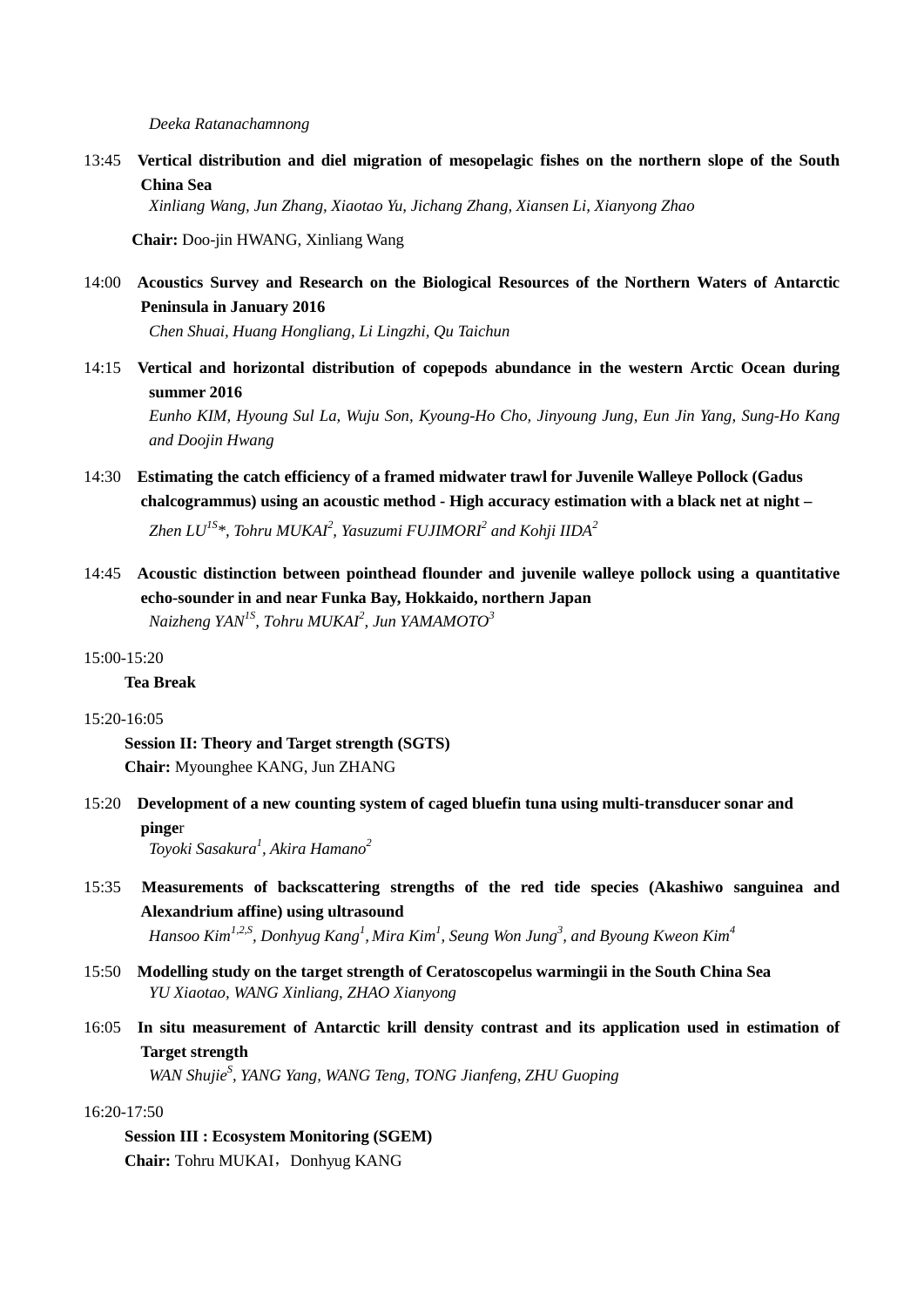- 16:20 **Acoustic monitoring of giant jellyfish Nemopilema nomurai using quantitative echosounder EK60 and scientific multibeam echosounder ME70** *Tomohiko MATSUURA1\*, Koki ABE1 , Haruya YAMADA<sup>2</sup> , Yoko KIYOMOTO<sup>2</sup> , and Satoshi KITAJIMA<sup>2</sup>*
- 16:35 **Attempt of behavior observation of skipjack in Kuroshio Current region around Yonaguni Island** *Saki Asai1,S\*, Keiichi Uchida2,8, Kazushi, Miyashita3,8, Nobuaki Arai4,8, Hiromichi Mitamura5,8, Takashi Kitagawa6,8, Hokuto Shirakawa3,8, Yoshinori Miyamoto2,8, Toyoki Sasakura7,8*
- 16:50 **Characterization of the fish distribution in coast water in Kochi prefecture** Yanhui Zhu<sup>1S\*</sup>, Yuka Iwahara<sup>2</sup>, Kenji Minami<sup>3</sup>, Kentaro Oda<sup>2</sup>, Koichi Hidaka<sup>2</sup>, Osamu Hoson<sup>2</sup>, Daichi  $O$ shiyama<sup>1</sup>, Hokuto Shirakawa<sup>3</sup>, Kouji Morishita<sup>2</sup>, Sentaro Tsuru<sup>2</sup>, Masahito Hirota<sup>2</sup>, Kazushi Miyashita<sup>3</sup>
- 17:05 **Spatial and Temporal Variation of Zooplankton Backscattering Strength from Mobile ADCP Data**  *Angga Dwinovantyo1S, Henry M. Manik2 \*, Tri Prartono<sup>2</sup> , Susilohadi Susilohadi3*
- 17:20 **Seabed multibeam backscatter mapping of Jakarta Bay** *Steven Solikin1S, Henry M. Manik2 \*, Sri Pujiyati2 , Susilohadi3*
- 17:35 **Comparing the fish aggregation effect among wind turbine foundation, wind tower and artificial reefs using acoustic and scuba diving surveys – a case study in Miaoli offshore wind farm area, Taiwan**

 *Shih-Hsuan Sun1S \*, Hsueh-Jung Lu1 , Jia-Rong Lin1 , Ching-Hsien Ho<sup>2</sup> , Jing-Yi Chen 3*

# 18:00-20:00

Welcome reception at TongYu International Hotel

# **Tuesday 14 November 2017**

8:30-9:30

**Session IV : Acoustic Technology (SGAT) Chair:** Yasushi NISHIMORI, Xichang TAN

- 08:30 **A simple low frequency calibration method of autonomous recorders in a very quiet lake** *Tomonari Akamatsu1\*, Ryuzo Takahashi2 , and Tomohito Imaizumi2*
- 08:45 **Use of Passive Integrated Transponder (PIT) technology for passage efficiency estimating on the Angu fishway (Dadu River), China** *Jiangping Tao1,2, Wangbin Hu1 , Jingya Wen<sup>3</sup> , Chuanang Liu4 , Qilin Shu5*
- 09:00 **A preliminary study on nautical area scattering coefficient and distribution of mesopelagic fishes in the central-southern part of the South China Sea** *Jun Zhang1,2, Zuozhi Chen1,2, Mingshuai Sun1,2, Yan Wang1,3*
- 09:15 **A Study on an Extensive Ranges Echo Sounder by Using of Multiple Transducers** *Jianghuai ZHENG<sup>S</sup> , Yoshinori MIYAMOTO, Keiichi UCHIDA, Kazuo AMAKASU*

# 9:30-9:50

# **Tea Break**

# 09:50-11:05

**Session V: Acoustic Application (SGAA) Part I Chair:** Tomonari AKAMATSUA, Raja Bidin Raja HASSAN

09:50 **Monitoring of fish behaior in large scale set net**  $K$ eiichi Uchida<sup>1</sup>\*, Yoshinori Miyamoto<sup>1</sup>, Noro<sup>2</sup>, Yuka Wada<sup>3</sup>, Yuuki Tanaka<sup>3</sup>, Yousuke Ochi<sup>4</sup>, Aki Miyagi<sup>5</sup>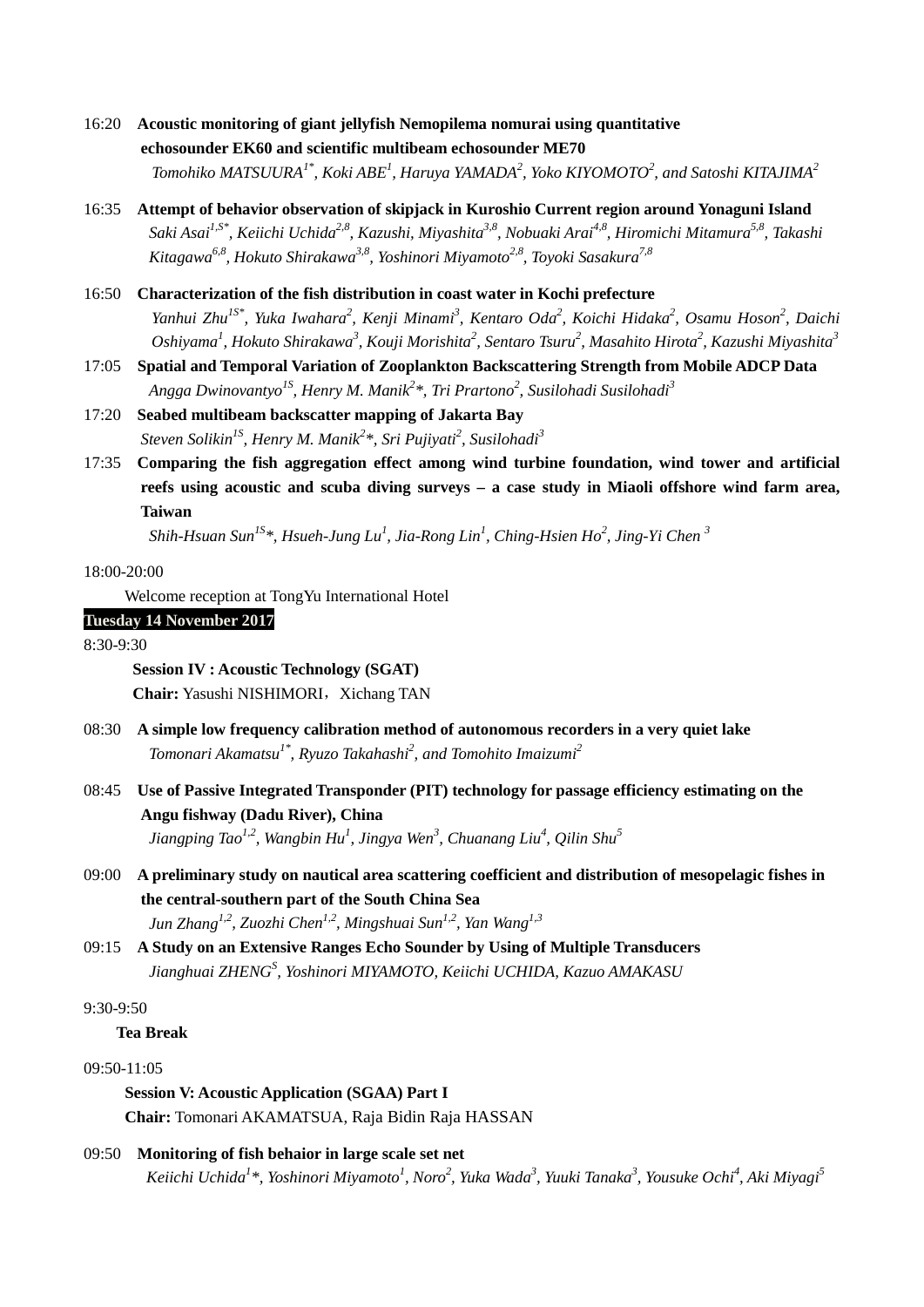*and Seiji Akiyama1*

- 10:05 **Detection and localization of Croaker's fish calls using beamforming** *Ikuo Matsuo1\*, Kazuki Yamato <sup>2</sup> , Ryuzo Takahashi3 , Tomohito Imaizumi3 , Tomonari Akamatsu4*
- 10:20 **DESIGNING TRANSMITTING – RECEIVING SYSTEM FOR OCEAN ACOUSTIC WAVEGUIDE REMOTE SENSING**

 $H$ enry M. Manik $^1$ , Susilohadi $^2$ , Totok Hestirianoto $^1$ , Billi R. Kusumah $^3$ , Angga Dwinovantyo $^3$ , Steven *Solikin3*

10:35 **Movement range and behavior characteristics of gray rockfish (***Sebastes schlegeli***) by acoustic telemetry in Byeonsan Peninsular, Korea**

*Hyeon-Ok Shin1\*, Min-A Heo2 , Gyeom Heo<sup>2</sup> and Doo-Jin Hwang3*

10:50 **Short-term fidelity, habitat use and vertical movement behavior of the black rockfish Sebastes schlegelii as determined by acoustic telemetry**

*Yingqiu Zhang1,2, Qiang Xu2 , Alós Josep<sup>3</sup> , Hongsheng Yang2*

11:30-13:00

### **Lunch**

### 13:00-13:30

**Poster session**

 **Comparing the fish aggregation effect among wind tower and artificial reefs using acoustic and scuba diving surveys – a case study in Changhua offshore wind farm area, Taiwan** *Jia-Rong Lin1 \*, Hsueh-Jung Lu1 , Shih-Hsuan Sun<sup>1</sup> , Ching-Hsien Ho2Y, Jing-Yi Chen 3*

**Technical overview of a real time monitoring system for the detection and prediction of harmful algal bloom's (red tide) in Korea**

*Donhyug Kang1,\*, Hannsoo Kim1,2, Mira Kim1 , Seung Won Jung<sup>3</sup> , Byoung Kweon Kim4*

**Monitoring the underwater noises of Large yellow croaker**(**Larimichthys crocea**)**in Deep-sea cage**

 *Hongquan LIS , Yong TANG, Leiming YIN, Binbin XING, Xin ZHUANG, Jin LIU, Zhenyu WANG*

**Study on hearing capacities of greenling (***Hexagrammos otakii***) by using ECG method** *Zhenyu WangS , Guosheng Zhang, Binbin Xing, Leiming Yin, Xin Zhuang*

13:30-15:00

**Session V: Acoustic Application (SGAA) Part II** Chair: Hyeon-Ok Shin, Keiichi UCHIDA

13:30 **Preliminary Study on Noise Removal Method of Antarctic Krill Acoustic Data Based on Support Vector Machine**

 $Qu$  Taichun<sup>1</sup>, Huang Hongliang<sup>1</sup>, Li Lingzhi<sup>1</sup>, Chen Shuai<sup>1</sup>, Liu Jian<sup>1</sup>, Wu Yue<sup>1</sup>

- 13:45 **The application of side scan sonar in impact assessment of artificial reefs in marine ranching** *ZHANG Yazhou, BI Yuanxin*
- 14:00 **Sonar observations of Chinese sturgeon (Acipenser sinensis Gray, 1835) spawning behavior in 2015 and 2016**